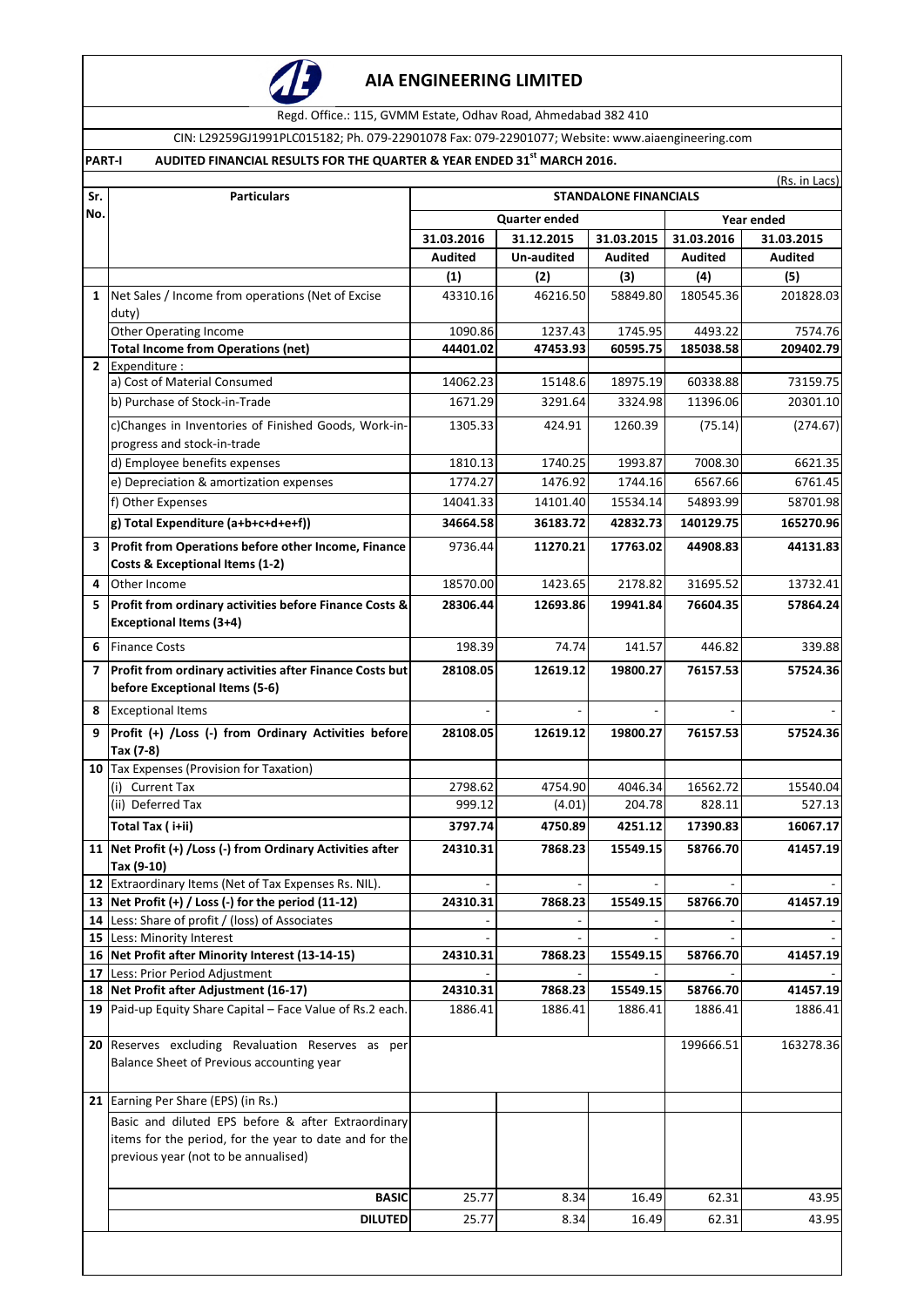## **Note: - (Standalone)**

- 1. The above Audited Financial Results for the Quarter/Year ended  $31<sup>st</sup>$  March, 2016 have been reviewed by the Audit Committee and were taken on record by the Board of Directors in their respective meetings held on  $25<sup>th</sup>$  May, 2016.
- 2. During the year under review, the Company has declared and paid on 28th March,2016 an Interim Dividend at the rate of Rs.8.00 per share (400%)and a Special (Additional Interim)Dividend at the rate of Rs.10.00 per Share(500%) to commemorate the Silver Jubilee Year of the Company, making the aggregate Interim Dividend of Rs.18.00(900%)per share on 94320370 Equity Shares of Rs.2 each absorbing Rs.16977.67 Lacs. Having declared interim dividends, your Board has not recommended a Final Dividend for Financial Year 2015-16.
- 3. The Company has only one reportable primary business segment as per AS 17 i.e. Manufacturing of High Chrome Mill Internals.

|                                              |                 | (Rs. in Lacs)            |  |  |
|----------------------------------------------|-----------------|--------------------------|--|--|
|                                              |                 | <b>STANDALONE</b>        |  |  |
| Particulars                                  | As at           | As at<br>31st March 2015 |  |  |
|                                              | 31st March 2016 |                          |  |  |
|                                              | <b>Audited</b>  | <b>Audited</b>           |  |  |
| <b>EQUITY AND LIABILITIES</b><br>A           |                 |                          |  |  |
| <b>1 SHAREHOLDERS' FUND:</b>                 |                 |                          |  |  |
| (a) Capital                                  | 1,886.41        | 1,886.41                 |  |  |
| (b) Reserves and Surplus                     | 199,666.51      | 163,278.36               |  |  |
| (c) Money received against share warrants    |                 |                          |  |  |
| Sub-total - Shareholders' funds              | 201,552.92      | 165,164.77               |  |  |
| 2. Share application money pending allotment |                 |                          |  |  |
| 3. Minority Interest                         |                 |                          |  |  |
| <b>4 Non-Current Liabilities:</b>            |                 |                          |  |  |
| (a) Long-term Borrowings                     | 2,528.76        | 5,507.39                 |  |  |
| (b) Deferred Tax Liabilities (net)           | 3,416.71        | 2,588.60                 |  |  |
| (c) Other long-term liabilities              |                 |                          |  |  |
| (d) Long-term Provisions                     | 566.46          | 574.71                   |  |  |
| Sub-total - Non-Current Liabilities          | 6,511.93        | 8,670.70                 |  |  |
| 5 Current Liabilities:                       |                 |                          |  |  |
| (a) Short-term Borrowings                    | 11,103.31       |                          |  |  |
| (b) Trade Payables                           | 9,567.96        | 11,286.98                |  |  |
| (c) Other Current liabilities                | 6,560.85        | 6,641.42                 |  |  |
| (d) Short-term Provisions                    | 2,072.48        | 10,512.56                |  |  |
| Sub-total - Current Liabilities              | 29,304.60       | 28,440.96                |  |  |
| <b>TOTAL - EQUITY AND LIABILITIES</b>        | 237,369.45      | 202,276.43               |  |  |

4. Statement of Assets and Liabilities as at 31<sup>st</sup> March 2016.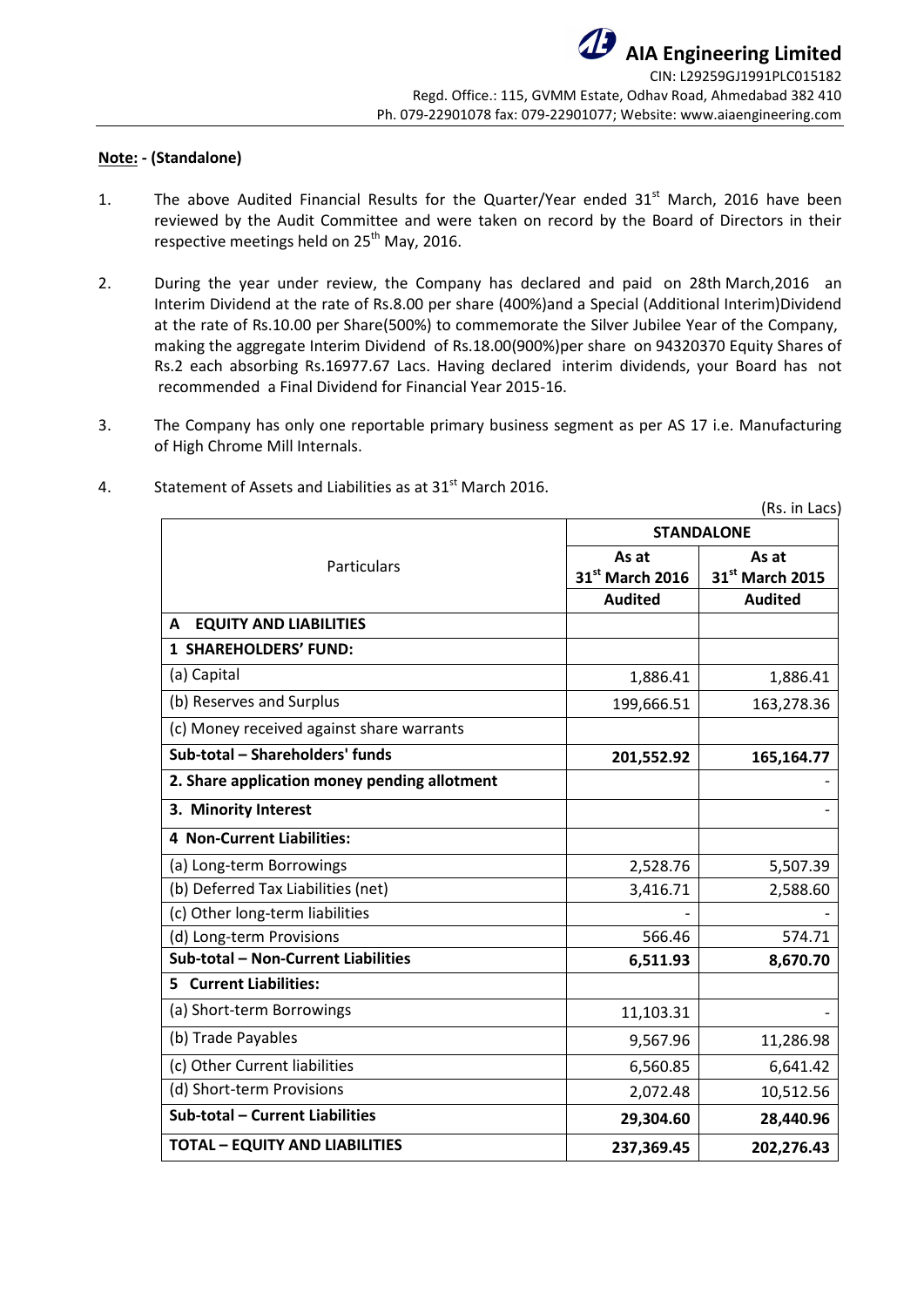

**AIA Engineering Limited** CIN: L29259GJ1991PLC015182

Regd. Office.: 115, GVMM Estate, Odhav Road, Ahmedabad 382 410 Ph. 079-22901078 fax: 079-22901077; Website: www.aiaengineering.com

| <b>B. ASSETS</b>                  |            | (Rs. in Lacs) |
|-----------------------------------|------------|---------------|
| <b>Non-Current Assets:</b><br>1   |            |               |
| (a) Fixed Assets                  | 68,822.95  | 57,691.70     |
| (b) Goodwill on Consolidation     |            |               |
| (c) Non-Current Investments       | 1,491.53   | 1,490.53      |
| (d) Deferred Tax Assets (Net)     |            |               |
| (e) Long term loans and advances  | 1,743.24   | 3,309.19      |
| (f) Other Non-Current Assets      | 76.97      | 424.05        |
| Sub-total - Non-Current Assets    | 72,134.69  | 62,915.47     |
| 2 Current Assets:                 |            |               |
| (a) Current Investments           | 85,283.95  | 60,074.86     |
| (b) Inventories                   | 20,842.39  | 22,643.25     |
| (c) Trade Receivables             | 40,126.42  | 22,638.22     |
| (d) Cash and Cash equivalents     | 3,495.34   | 12,389.21     |
| (e) Short Term Loans and advances | 15,442.21  | 21,603.81     |
| (f) Other Current Assets          | 44.45      | 11.61         |
| Sub-total - Current Assets        | 165,234.76 | 139,360.96    |
| <b>TOTAL – ASSETS</b>             | 237,369.45 | 202,276.43    |

5. The previous Period / Year figures have been regrouped, reclassified and restated wherever necessary to make them comparable with the current periods / Year figures.

> **By Order of Board of Directors For AIA Engineering Limited**

**Place:** Ahmedabad **(Bhadresh K. Shah) Date:** 25<sup>th</sup> May, 2016 **Managing Director** 

**DIN:00058177**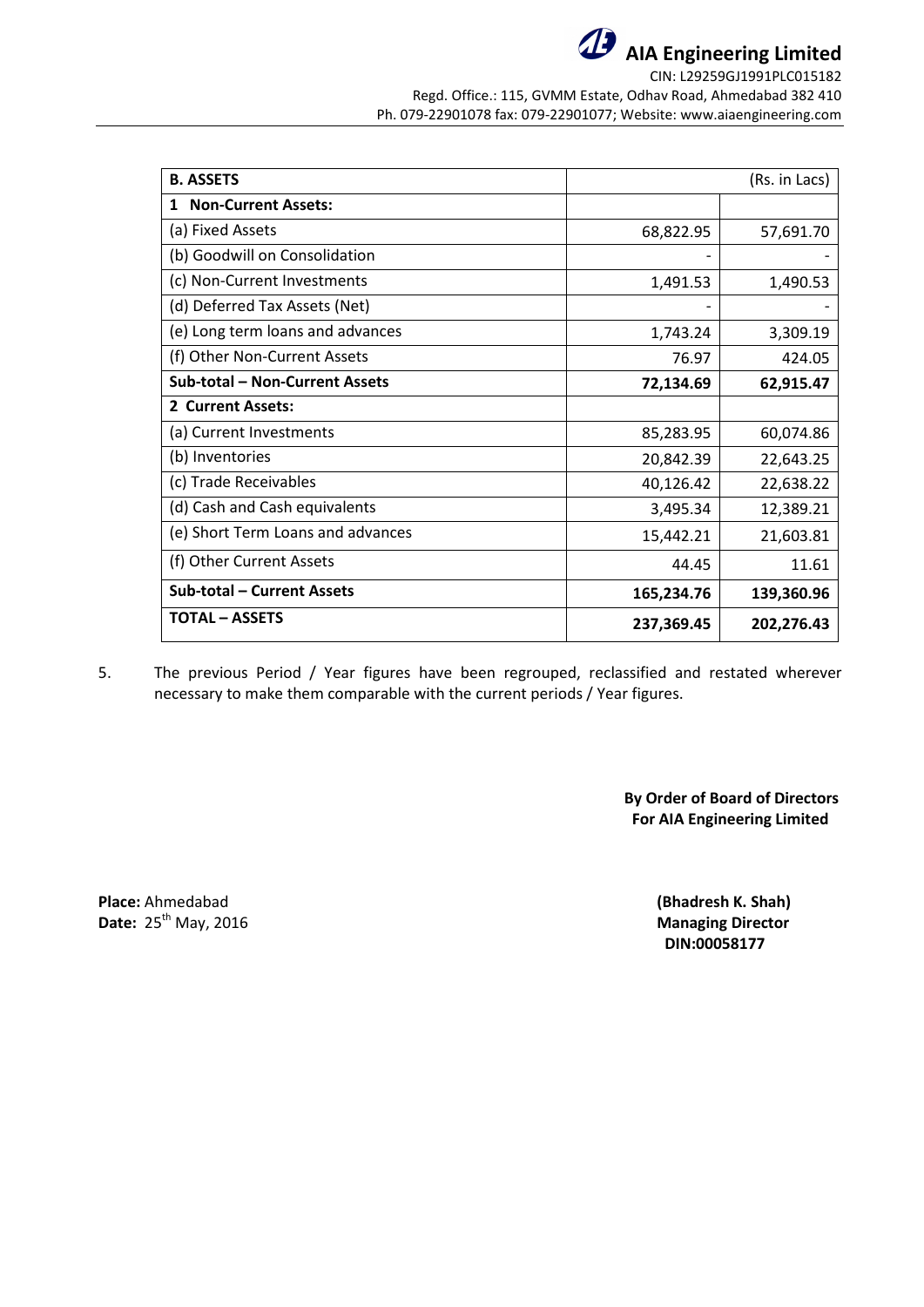

# **AIA ENGINEERING LIMITED**

Regd. Office.: 115, GVMM Estate, Odhav Road, Ahmedabad 382 410

CIN: L29259GJ1991PLC015182; Ph. 079-22901078 Fax: 079-22901077; Website: www.aiaengineering.com

# **PART I AUDITED FINANCIAL RESULTS FOR THE QUARTER & YEAR ENDED 31st MARCH, 2016**

|                | (Rs. in Lacs)                                                              |                                    |                     |                          |                      |                          |  |
|----------------|----------------------------------------------------------------------------|------------------------------------|---------------------|--------------------------|----------------------|--------------------------|--|
| Sr.            | <b>Particulars</b><br><b>CONSOLIDATED FINANCIALS</b>                       |                                    |                     |                          |                      |                          |  |
| No.            |                                                                            | Year ended<br><b>Quarter ended</b> |                     |                          |                      |                          |  |
|                |                                                                            | 31.03.2016                         | 31.12.2015          | 31.03.2015               | 31.03.2016           | 31.03.2015               |  |
|                |                                                                            | <b>Audited</b>                     | Un-audited          | <b>Audited</b>           | <b>Audited</b>       | <b>Audited</b>           |  |
|                |                                                                            | (1)                                | (2)                 | (3)                      | (4)                  | (6)                      |  |
| 1              | Net Sales / Income from operations (Net of Excise duty)                    | 58084.66                           | 48065.11            | 58727.01                 | 205315.59<br>4523.55 | 210774.83<br>7588.86     |  |
|                | <b>Other Operating Income</b><br><b>Total Income from Operations (net)</b> | 1111.77<br>59196.43                | 1242.07<br>49307.18 | 1754.05<br>60481.06      | 209839.14            | 218363.69                |  |
| $\overline{2}$ | Expenditure :                                                              |                                    |                     |                          |                      |                          |  |
|                | a) Cost of Material Consumed                                               | 15173.49                           | 16904.96            | 21092.78                 | 67257.60             | 86063.29                 |  |
|                | b) Purchase of Stock-in-Trade                                              |                                    |                     | $\overline{\phantom{a}}$ |                      | $\overline{\phantom{a}}$ |  |
|                | c)Changes in Inventories of Finished Goods, Work-in-progress               | 7157.65                            | (2257.85)           | 645.00                   | 4238.97              | (9903.05)                |  |
|                | and stock-in-trade                                                         |                                    |                     |                          |                      |                          |  |
|                | d) Employee benefits expense                                               | 2532.03                            | 2650.37             | 2757.67                  | 10220.23             | 9811.13                  |  |
|                | e) Depreciation & amortization expenses                                    | 1808.76                            | 1509.01             | 1804.10                  | 6698.50              | 6974.68                  |  |
|                | f) Other Expenses                                                          | 17200.40                           | 17154.07            | 20236.98                 | 66986.95             | 73911.49                 |  |
|                | g) Total Expenditure (a+b+c+d+e+f))                                        | 43872.33                           | 35960.56            | 46536.53                 | 155402.25            | 166857.54                |  |
| 3              | Profit from Operations before other Income, Finance Costs &                | 15324.10                           | 13346.62            | 13944.53                 | 54436.89             | 51506.15                 |  |
|                | <b>Exceptional Items (1-2)</b>                                             |                                    |                     |                          |                      |                          |  |
| 4              | Other Income                                                               | 2144.13                            | 699.26              | 1701.71                  | 5913.46              | 8321.59                  |  |
| 5              | Profit from ordinary activities before Finance Costs &                     | 17468.23                           | 14045.88            | 15646.24                 | 60350.35             | 59827.74                 |  |
|                | <b>Exceptional Items (3+4)</b>                                             |                                    |                     |                          |                      |                          |  |
| 6              | <b>Finance Costs</b>                                                       | 202.56                             | 75.56               | 165.22                   | 487.27               | 393.55                   |  |
| 7              | Profit from ordinary activities after Finance Costs but before             | 17265.67                           | 13970.32            | 15481.02                 | 59863.08             | 59434.19                 |  |
|                | <b>Exceptional Items (5-6)</b>                                             |                                    |                     |                          |                      |                          |  |
| 8              | <b>Exceptional Items</b>                                                   |                                    |                     |                          |                      |                          |  |
| 9              | Profit (+) / Loss (-) from Ordinary Activities before Tax (7-8)            | 17265.67                           | 13970.32            | 15481.02                 | 59863.08             | 59434.19                 |  |
| 10             | Tax Expenses (Provision for Taxation)                                      |                                    |                     |                          |                      |                          |  |
|                | (i) Current Tax                                                            | 2835.62                            | 4629.91             | 4015.97                  | 16624.15             | 15795.75                 |  |
|                | (ii) Deferred Tax                                                          | 997.46                             | (0.88)              | 236.69                   | 826.05               | 545.14                   |  |
|                | Total Tax (i+ii)                                                           | 3833.08                            | 4629.03             | 4252.66                  |                      | 16340.89                 |  |
| 11             | Net Profit (+) / Loss (-) from Ordinary Activities after Tax (9-10)        | 13432.59                           | 9341.29             | 11228.36                 | 42412.88             | 43093.30                 |  |
| 12             | Extraordinary Items (Net of Tax Expenses Rs. NIL).                         |                                    |                     |                          |                      |                          |  |
| 13             | Net Profit $(+)$ / Loss $(-)$ for the period $(11-12)$                     | 13432.59                           | 9341.29             | 11228.36                 | 42412.88             | 43093.30                 |  |
|                | 14 Less: Share of profit / (loss) of Associates                            |                                    |                     |                          |                      |                          |  |
| 15             | Less: Minority Interest                                                    | (23.89)                            | 6.25                | (40.16)                  | (9.29)               | (0.63)                   |  |
| 16             | Net Profit after Minority Interest (13-14-15)                              | 13456.48                           | 9335.04             | 11268.52                 | 42422.17             | 43093.93                 |  |
| 17             | Less: Prior Period Adjustment                                              |                                    |                     |                          |                      |                          |  |
| 18             | Net Profit after Adjustment (16-17)                                        | 13456.48                           | 9335.04             | 11268.52                 | 42422.17             | 43093.93                 |  |
| 19             | Paid-up Equity Share Capital - Face Value of Rs.2 each.                    | 1886.41                            | 1886.41             | 1886.41                  | 1886.41              | 1886.41                  |  |
| 20             | Reserves excluding Revaluation Reserves as per Balance Sheet               |                                    |                     |                          | 226376.34            | 206465.02                |  |
|                | of Previous accounting year                                                |                                    |                     |                          |                      |                          |  |
| 21             | Earning Per Share (EPS) (In Rs.)                                           |                                    |                     |                          |                      |                          |  |
|                | Basic and diluted EPS before & after Extraordinary items for the           |                                    |                     |                          |                      |                          |  |
|                | period, for the year to date and for the previous year (not to be          |                                    |                     |                          |                      |                          |  |
|                | annualised)                                                                |                                    |                     |                          |                      |                          |  |
|                | <b>BASIC</b>                                                               | 14.27                              | 9.90                | 11.95                    | 44.98                | 45.69                    |  |
|                | <b>DILUTED</b>                                                             | 14.27                              | 9.90                | 11.95                    | 44.98                | 45.69                    |  |
|                |                                                                            |                                    |                     |                          |                      |                          |  |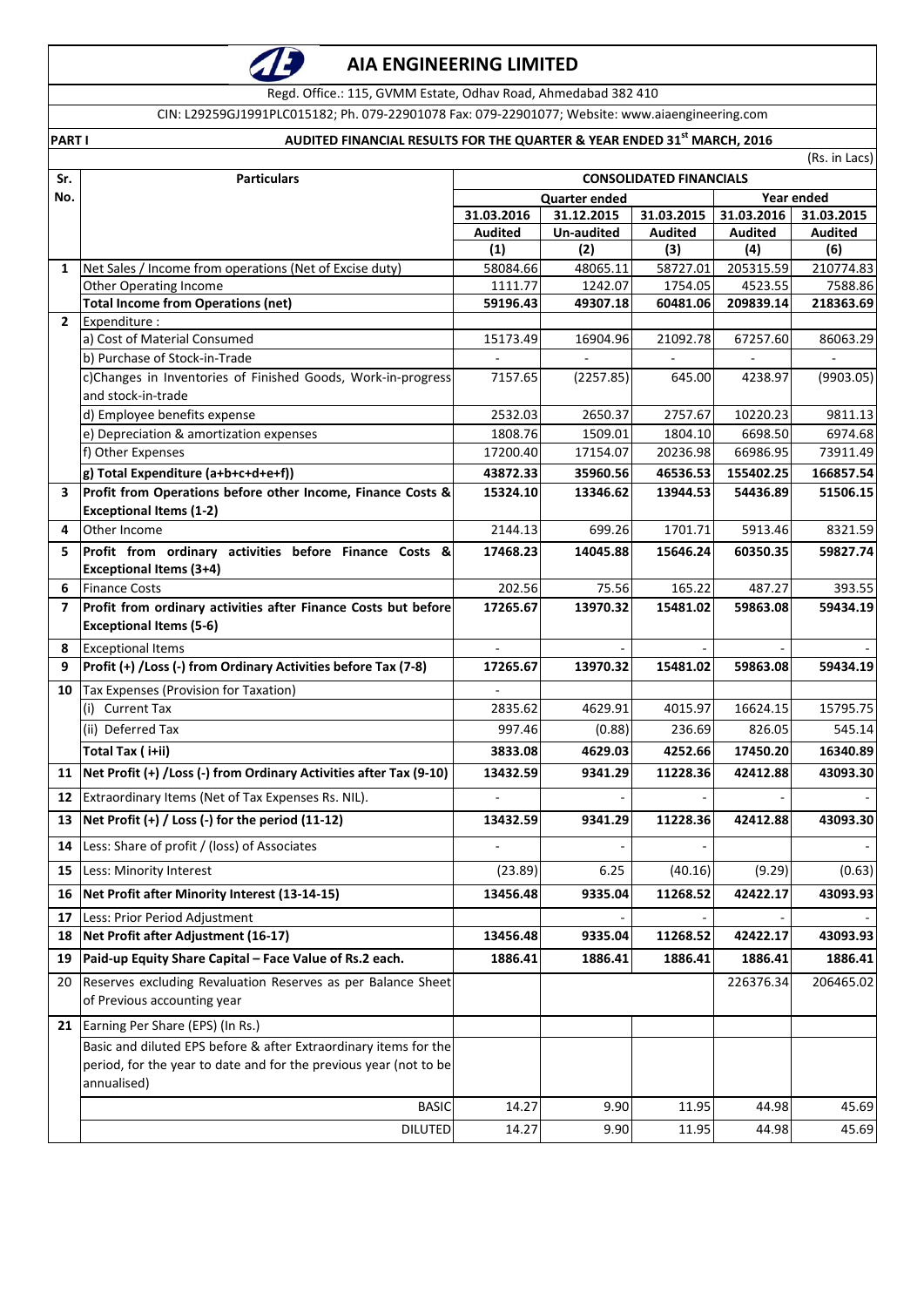## **Note: - (Consolidated)**

- 1. The above Audited Financial Results for the Quarter/Year ended 31<sup>st</sup> March, 2016 have been reviewed by the Audit Committee and were taken on record by the Board of Directors in their respective meetings held on  $25<sup>th</sup>$  May, 2016.
- 2. During the year under review, the Company has declared and paid on 28th March,2016 an Interim Dividend at the rate of Rs.8.00 per share (400%)and a Special (Additional Interim)Dividend at the rate of Rs.10.00 per Share(500%) to commemorate the Silver Jubilee Year of the Company, making the aggregate Interim Dividend of Rs.18.00(900%)per share on 94320370 Equity Shares of Rs.2 each absorbing Rs.16977.67 Lacs. Having declared interim dividends, your Board has not recommended a Final Dividend for Financial Year 2015-16.
- 3. The Company has only one reportable primary business segment as per AS 17 i.e. Manufacturing of High Chrome Mill Internals.
- 4. The Consolidated Financial Results comprises of the results of the Parent Company i.e. AIA Engineering Ltd. and its subsidiaries viz. Welcast Steels Ltd., Bangalore, Vega Industries (Middle East) FZCo., UAE, Vega Industries Ltd., U.K., Vega Industries Ltd., U.S.A., Vega Steel Industries (RSA) (Proprietary) Ltd., South Africa, Wuxi Weigejia Trade Co. Ltd., China and PT. Vega Industries Indonesia, Indonesia.

| Statement of Assets and Liabilities as at 31 <sup>st</sup> March 2016. | Rs. in Lacs)                |                 |  |  |
|------------------------------------------------------------------------|-----------------------------|-----------------|--|--|
| Particulars                                                            | <b>CONSOLIDATED</b>         |                 |  |  |
|                                                                        | As at                       | As at           |  |  |
|                                                                        | 31 <sup>st</sup> March 2016 | 31st March 2015 |  |  |
|                                                                        | <b>Audited</b>              | <b>Audited</b>  |  |  |
| <b>EQUITY AND LIABILITIES</b><br>A                                     |                             |                 |  |  |
| 1 SHAREHOLDERS' FUND:                                                  |                             |                 |  |  |
| (a) Capital                                                            | 1,886.41                    | 1,886.41        |  |  |
| (b) Reserves and Surplus                                               | 226,347.78                  | 206,474.14      |  |  |
| (c) Money received against share warrants                              |                             |                 |  |  |
| Sub-total - Shareholders' funds                                        | 228,234.19                  | 208,360.55      |  |  |
| 2. Share application money pending allotment                           |                             |                 |  |  |
| 3. Minority Interest                                                   | 764.14                      | 773.42          |  |  |
| 4 Non-Current Liabilities:                                             |                             |                 |  |  |
| (a) Long-term Borrowings                                               | 2,528.76                    | 5,507.39        |  |  |
| (b) Deferred Tax Liabilities (net)                                     | 3,291.44                    | 2,464.63        |  |  |
| (c) Other long-term liabilities                                        |                             |                 |  |  |
| (d) Long-term Provisions                                               | 862.85                      | 898.26          |  |  |
| Sub-total - Non-Current Liabilities                                    | 6,683.05                    | 8,870.28        |  |  |
| <b>5</b> Current Liabilities:                                          |                             |                 |  |  |
| (a) Short-term Borrowings                                              | 12,526.31                   | 905.28          |  |  |
| (b) Trade Payables                                                     | 9,837.56                    | 11,911.45       |  |  |
| (c) Other Current liabilities                                          | 10,249.05                   | 10,182.90       |  |  |
| (d) Short-term Provisions                                              | 5,089.55                    | 13,876.12       |  |  |
| Sub-total - Current Liabilities                                        | 37,702.47                   | 36,875.75       |  |  |
| <b>TOTAL - EQUITY AND LIABILITIES</b>                                  | 273,383.85                  | 254,880.00      |  |  |